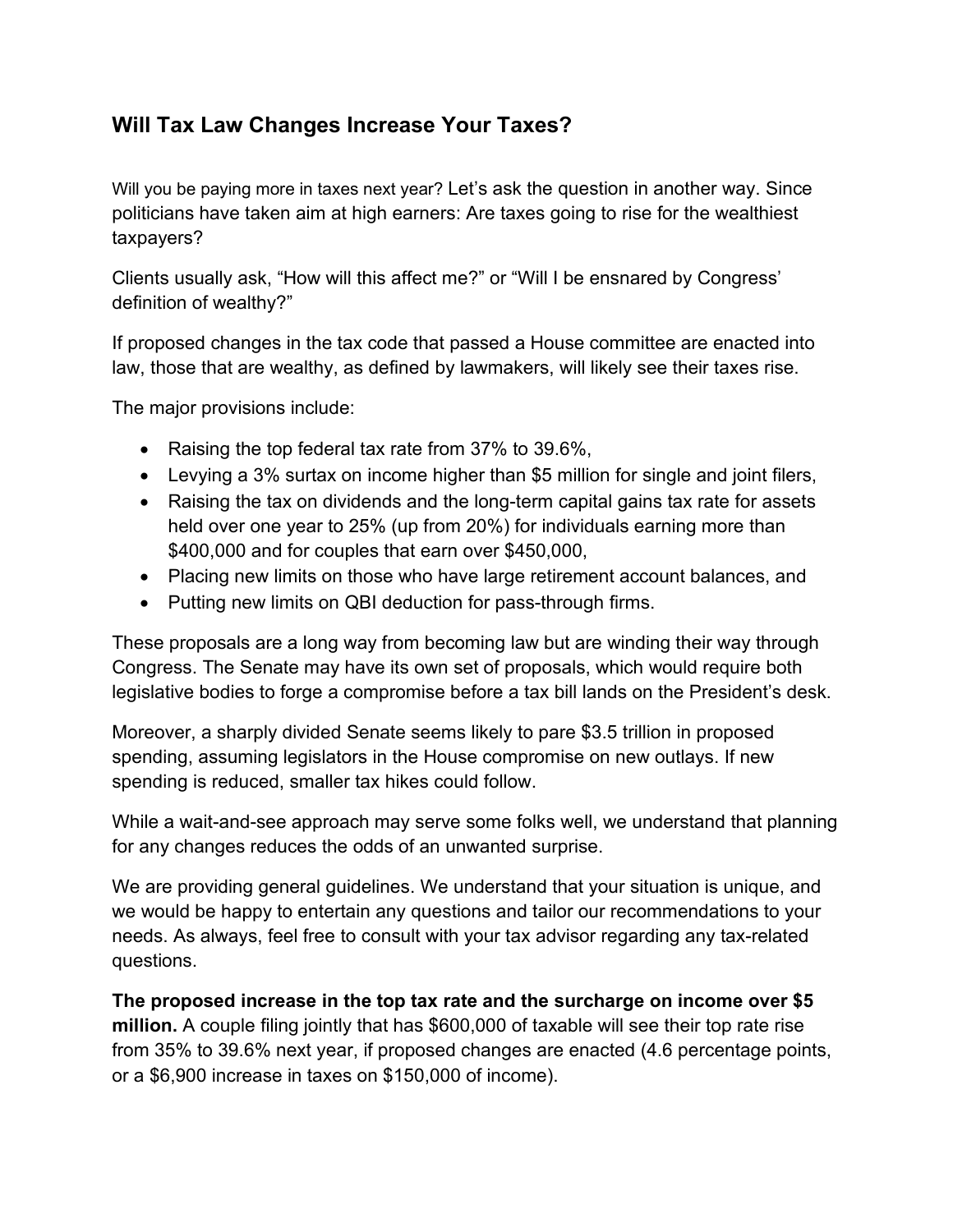However, there are ways to minimize the tax sting next year.

Consider shifting 2022 income into tax year 2021, which would be subject to today's lower rate. And look for ways to defer expenses and deductions that you might normally incur in 2021 and push them into 2022.

Maximize contributions to tax-deferred savings and retirement accounts. If you itemize deductions, charitable contributions will reduce your taxable income.

In addition, municipal bonds, which are exempt from federal income tax, will become more attractive if a higher marginal tax rate is enacted.

The proposed 3% surtax on individuals earning over \$5 million would effectively raise the top tax rate to 42.6%. This would hit very few taxpayers—but be aware that the sale of a business or large asset could push you above the threshold.

Please note that the surcharge is separate from today's 3.8% tax on net investment income.

**A higher rate on dividends and long-term capital gains tax rate is being considered**. As proposed, if a capital gain is realized on or after September 14, 2021, individuals earning more than \$400,000 and couples earning over \$450,000 will pay a top rate of 25%. The same would hold true with dividends.

As drafted, it would be too late to incur a long-term capital gain at 2021's lower rate.

You may consider deferring gains, as an unrealized capital gain would not be subject to taxes. Or rates may decline again in the future. As we commented up top, much depends on your individual circumstances.

**There will be new RMD requirements for individuals who have high income and large retirement accounts, regardless of age.** If you exceed \$400,000 and \$450,000 in income for single and joint filers, respectively, AND retirement accounts total over \$10 million, you will be subject to RMDs beginning in 2022. You will also be prohibited from making IRA contributions.

However, the restriction on contributions does not apply to employer-sponsored plans such as 401ks, SEP IRAs, or SIMPLE IRAs.

If your income is above the \$400,000 and \$450,000 limits *and* retirement accounts exceed \$20 million (including a Roth IRA), you would be required to distribute funds from your Roth IRA.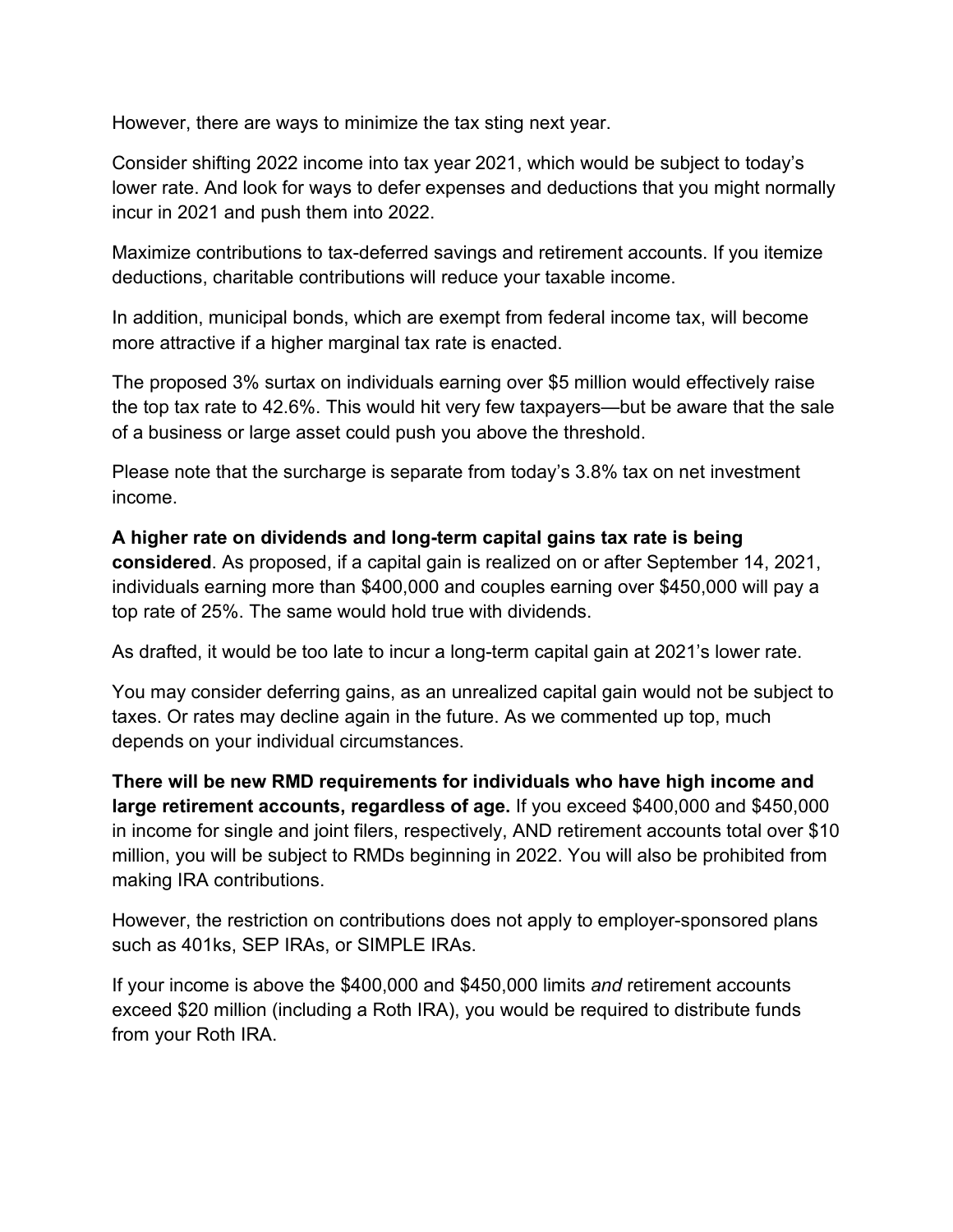**New limits on QBI deduction.** If you are self-employed, the House proposal limits the deduction to \$500,000 for joint returns and \$400,000 for individual returns. Once you have exceeded the cap, additional amounts will be disregarded.

## **Left on the cutting room floor**

Lawmakers in the House have not proposed taxing unrealized capital gains at death, as had initially been proposed by the President. Also, the step-up in basis for inherited assets is NOT in the current House proposal.

But one proposal being floated is to reduce the estate and gift tax exemption to \$5 million. Tax reform in 2017 raised the limit to \$11.7 million of individuals and \$23.4 million for couples.

#### **Bottom line**

These are some of the major provisions. They may or may not be enacted into law.

We understand that taxes play a role in overall returns, but so do many variables. Your financial plan should ultimately drive investment decisions, not tax laws. Don't let the tail wag the dog. In other words, be careful not to let taxes solely dictate your investment decisions.

## **Sources and further reading**

[[\[https://www.wsj.com/articles/capital-gains-and-capital-pains-in-the-house-tax-proposal-11633080602](https://www.wsj.com/articles/capital-gains-and-capital-pains-in-the-house-tax-proposal-11633080602) Capital Gains and Capital Pains in the House Tax Proposal]]

[[\[https://www.schwab.com/resource-center/insights/content/will-taxes-rise-wealthy-what-you-should-know](https://www.schwab.com/resource-center/insights/content/will-taxes-rise-wealthy-what-you-should-know) Will Taxes Rise for the Wealthy?]]

[[\[https://www.wsj.com/articles/democrats-want-to-raise-taxes-heres-your-to-do-list-11631871008](https://www.wsj.com/articles/democrats-want-to-raise-taxes-heres-your-to-do-list-11631871008) Democrats Want to Raise Taxes. Here's Your To-Do List]]

[[\[https://www.cnbc.com/2021/09/13/house-democrats-plan-drops-repeal-of-a-tax-provision-for](https://www.cnbc.com/2021/09/13/house-democrats-plan-drops-repeal-of-a-tax-provision-for-inheritances.html)[inheritances.html](https://www.cnbc.com/2021/09/13/house-democrats-plan-drops-repeal-of-a-tax-provision-for-inheritances.html) House Democrats' Plan Drops Repeal of a Tax Provision for Inheritances]]

## **What is it about September?**

September has historically been the worst month for stocks, according to St. Louis Federal Reserve data measuring monthly S&P 500 performance over the last 50 years. If you are wondering whether the trend has abated in recent years, the answer is no, it hasn't. Over the last 10 years, September performance has been substandard.

While analysts have offered various explanations, no one has pinpointed the reason we sometimes see seasonal weakness as summer concludes.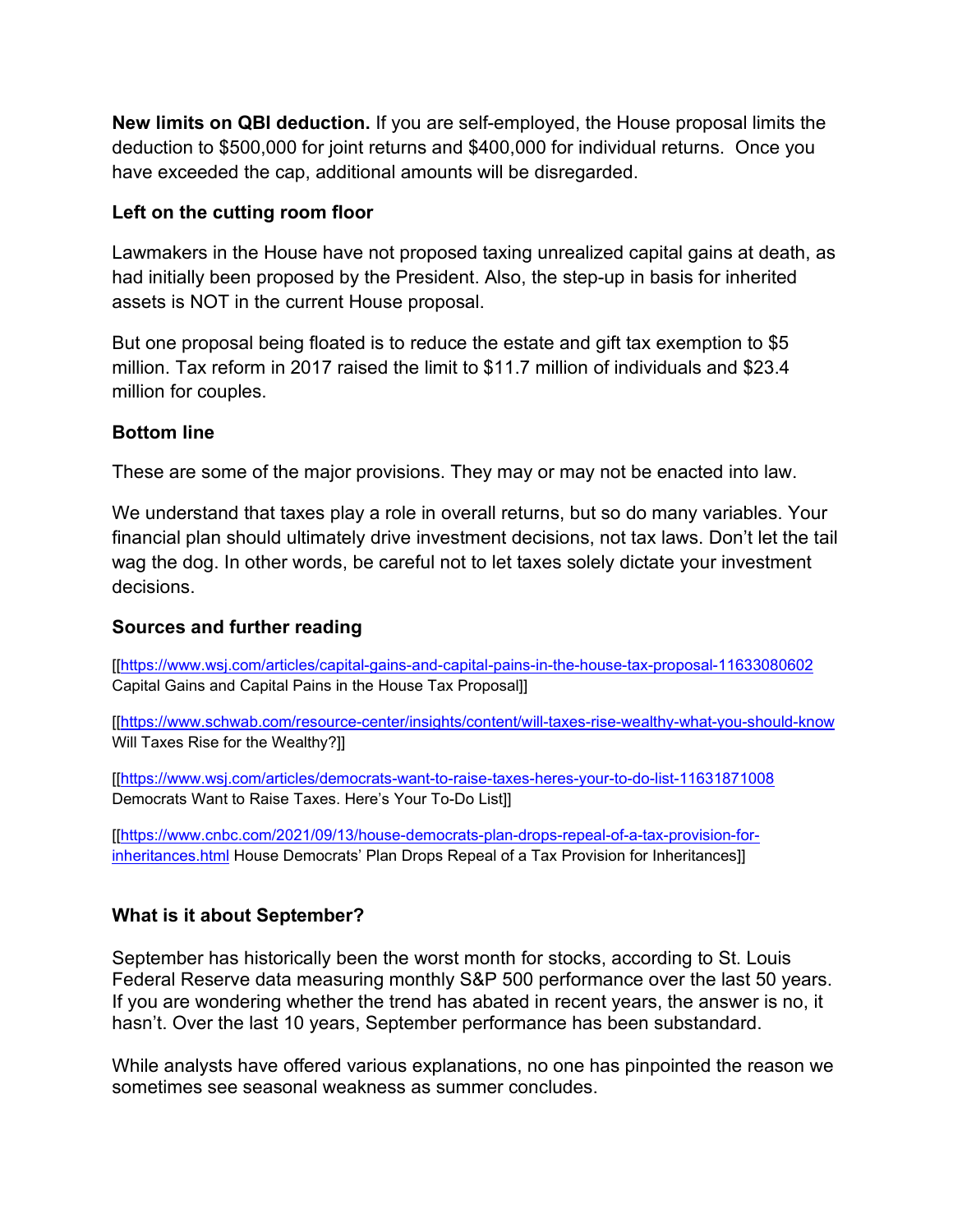Look no further than the table of Key Index Returns. The S&P 500 Index fell 4.8% in September. It was the first monthly decline since January and the worst decline since March 2020 when the lockdowns began.

#### **Key Index Returns**

|                               | MTD %  | YTD%   |
|-------------------------------|--------|--------|
| Dow Jones Industrial          | $-4.3$ | 10.6   |
| Average                       |        |        |
| <b>NASDAQ Composite</b>       | $-5.3$ | 12.1   |
| <b>S&amp;P 500 Index</b>      | $-4.8$ | 14.7   |
| Russell 2000 Index            | $-3.1$ | 11.6   |
| <b>MSCI World ex-USA*</b>     | $-3.2$ | 71     |
| <b>MSCI Emerging Markets*</b> | $-4.3$ | $-3.0$ |
| <b>Bloomberg Barclays US</b>  | $-0.9$ | $-1.6$ |
| <b>Aggregate Bond Total</b>   |        |        |
| <b>Return</b>                 |        |        |

Source: MSCI.com, Bloomberg, MarketWatch MTD: returns: August 31, 2021—September 30, 2021 YTD returns: December 31, 2020—September 30, 2021 \*in US dollars

Peaking at a new record on September 2, the broad-based S&P 500 Index began a pullback that can be tied to a number of factors.

Before we continue, a 4.8% drop is modest by market standards. In fact, we've yet to shed 10% since the bull market began in late March 2020, which would be considered a "correction" by analysts.

So, what's behind the sell-off last month?

The economy is not contracting, and a moderation was expected after Q2's 6.7% annualized growth rate (U.S. BEA), but the slowdown has been more pronounced than expected.

The Atlanta Fed's GDPNow model, which incorporates economic data that impacts GDP, suggests that Q3 growth is tracking at just 2.3%. This would include Q3 data released through October 1. That means all of July, most of August and none of October's data have been inputted into the model.

While profit growth has soared coming out of the lockdowns, per Refinitiv, a more pronounced moderation in profit growth may be on tap.

Next question, why is Q3 disappointing on the economic front? Well, the spike in Covid cases is causing some hesitation in industries that are dependent on face-to-face transactions. But there is good news on this front. The CDC says cases have slowed recently. We'll see how this continues to play out later in the fall. While bank deposit data from the St. Louis Federal Reserve suggest consumers have plenty of spendable cash in reserve, the influx of new stimulus money has dwindled, and spending has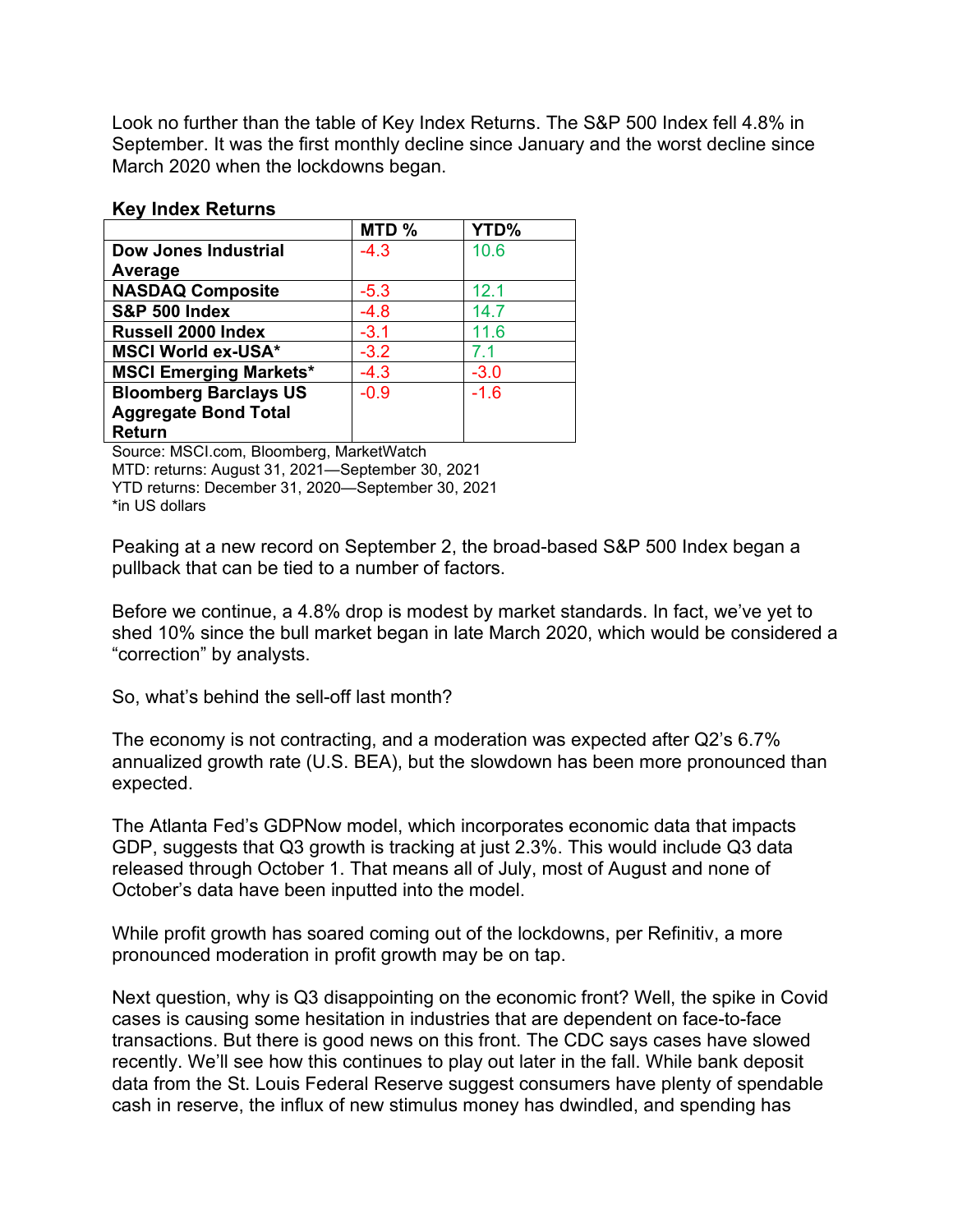slowed. We're also seeing stubbornly high inflation in some industries, as supply chain bottlenecks aren't fixing themselves.

Consider the title of this [[https://www.wsj.com/articles/why-is-the-supply-chain-still-sosnarled-we-explain-with-a-hot-tub-11629987531 *Wall Street Journal* story]] from late August:

# **Why Is the Supply Chain Still So Snarled? We Explain, With a Hot Tub.**

#### **Utah manufacturer Bullfrog Spas depends on a complicated network to bring materials from across continents and oceans. The pandemic put it out of whack.**

That sums up the problem for many manufacturers.

As Fed Chief Jerome Powell noted at the end of September, bottlenecks and shortages of key raw materials are "not getting better—in fact at the margins (they are) apparently getting a little bit worse."

Like severe labor shortages, supply chain problems are crimping profitability, limiting sales, raising prices, and hampering economic growth. Investors are taking note.

An uptick in bond yields near the end of the month also dampened sentiment. While yields remain quite low, they ticked higher after the Federal Reserve took on a slightly more hawkish tone at the September 22 meeting.

These are probably the biggest reasons for the pullback last month.

Not to be Debbie Downer, but let's look at a few more.

The debate over the debt ceiling is taking shape. The U.S. Treasury has said it will run up against the current debt ceiling on October 18. That means it can no longer borrow to fund operations, and the U.S. would default on its debt unless Congress extends the ceiling.

As Moody's Analytics recently noted, "The debt ceiling will be raised. Not doing so would be catastrophic for the economy, so this is an extremely low probability event."

We've seen this drama play out before, and lawmakers avoided sailing into uncharted waters. Still, it's causing some headline anxiety. As of early October, it looks like Congress will kick the can to December, which may lead to additional angst.

China's largest and most indebted property developer is on the brink of bankruptcy. While Western financial exposure is likely limited, a disorderly default could create big problems for the world's second-largest economy.